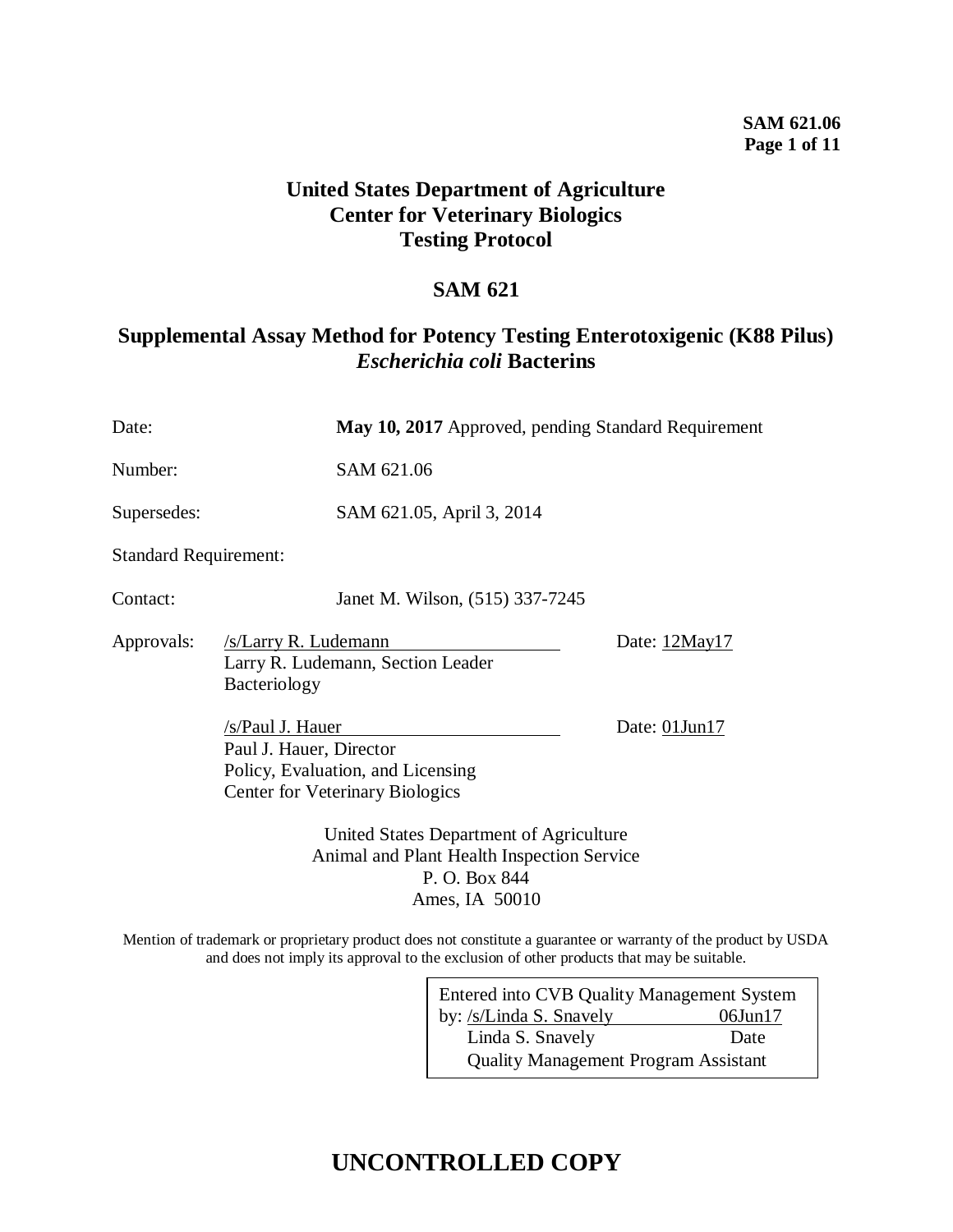**Table of Contents**

- **1. Introduction**
- **2. Materials**
	- **2.1 Equipment/instrumentation**
	- **2.2 Reagents/supplies**
- **3. Preparation for the Test**
	- **3.1 Personnel qualifications/training**
	- **3.2 Preparation of equipment/instrumentation**
	- **3.3 Preparation of reagents/control procedures**
	- **3.4 Preparation of the sample**
- **4. Performance of the Test**
- **5. Interpretation of the Test Results**
	- **5.1 Relative potency calculation method**
	- **5.2 Requirements for a valid assay**
	- **5.3 Requirements for a satisfactory test bacterin**
- **6. Report of Test Results**
- **7. Summary of Revisions**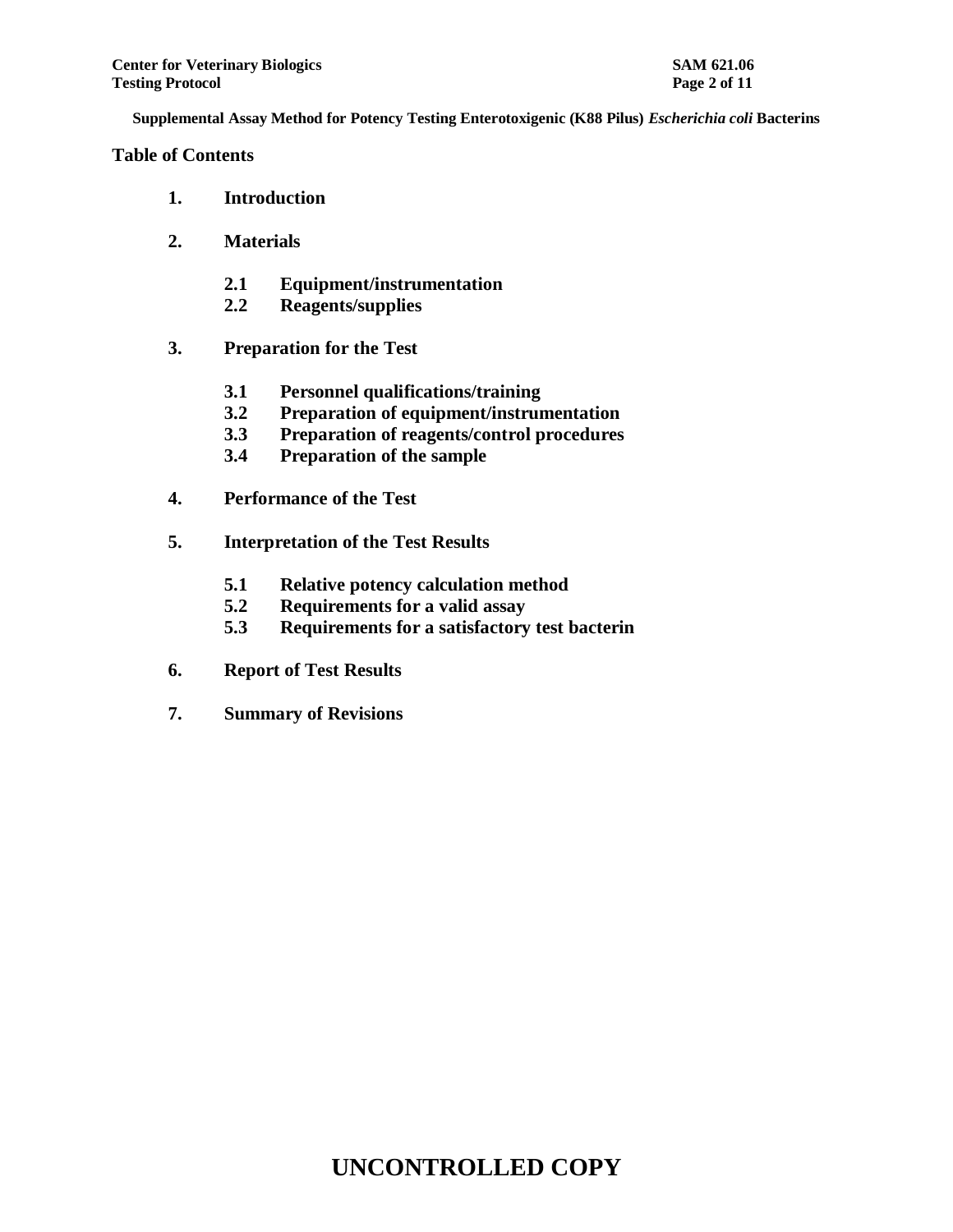### **1. Introduction**

This Supplemental Assay Method (SAM) for potency testing inactivated *Escherichia coli* bacterins employs a capture enzyme-linked immunosorbent assay (ELISA) for K88 pilus antigen. Relative potency is determined by comparing the K88 antigen content of the test bacterin to the K88 antigen content present in an unexpired, suitably qualified reference bacterin.

### **2. Materials**

### **2.1 Equipment/instrumentation**

Equivalent equipment or instrumentation may be substituted for any brand name listed below.

- 2.1.1 Micropipettors, to cover the range of 5- $\mu$ L to 1000- $\mu$ L
- 2.1.2 8- or 12-channel micropipettor, to cover the range of 50- $\mu$ L to 200- $\mu$ L
- **2.1.3** Orbital shaker
- **2.1.4** Automatic microplate washer (optional)
- **2.1.5** Microplate reader with dual wavelengths (490 nm and 650 nm)
- **2.1.6** Balance, to measure 150 mg to 15 g
- **2.1.7** Relative Potency Calculation Software

### **2.2 Reagents/supplies**

Equivalent reagents or supplies may be substituted for any brand name listed below.

**2.2.1** 96-well flat-bottom high-binding microtitration plates (Immulon 2, Dynatech Laboratories, Inc.)

**2.2.2** 96-well non-binding microtitration plates suitable for making serial dilutions (transfer plate)

- **2.2.3** Plate sealers
- **2.2.4** Carbonate coating buffer
- **2.2.5** Phosphate buffered saline (PBS), pH 7.2
- **2.2.6** Phosphate buffered saline with 0.05% Tween 20 (PBS-Tween)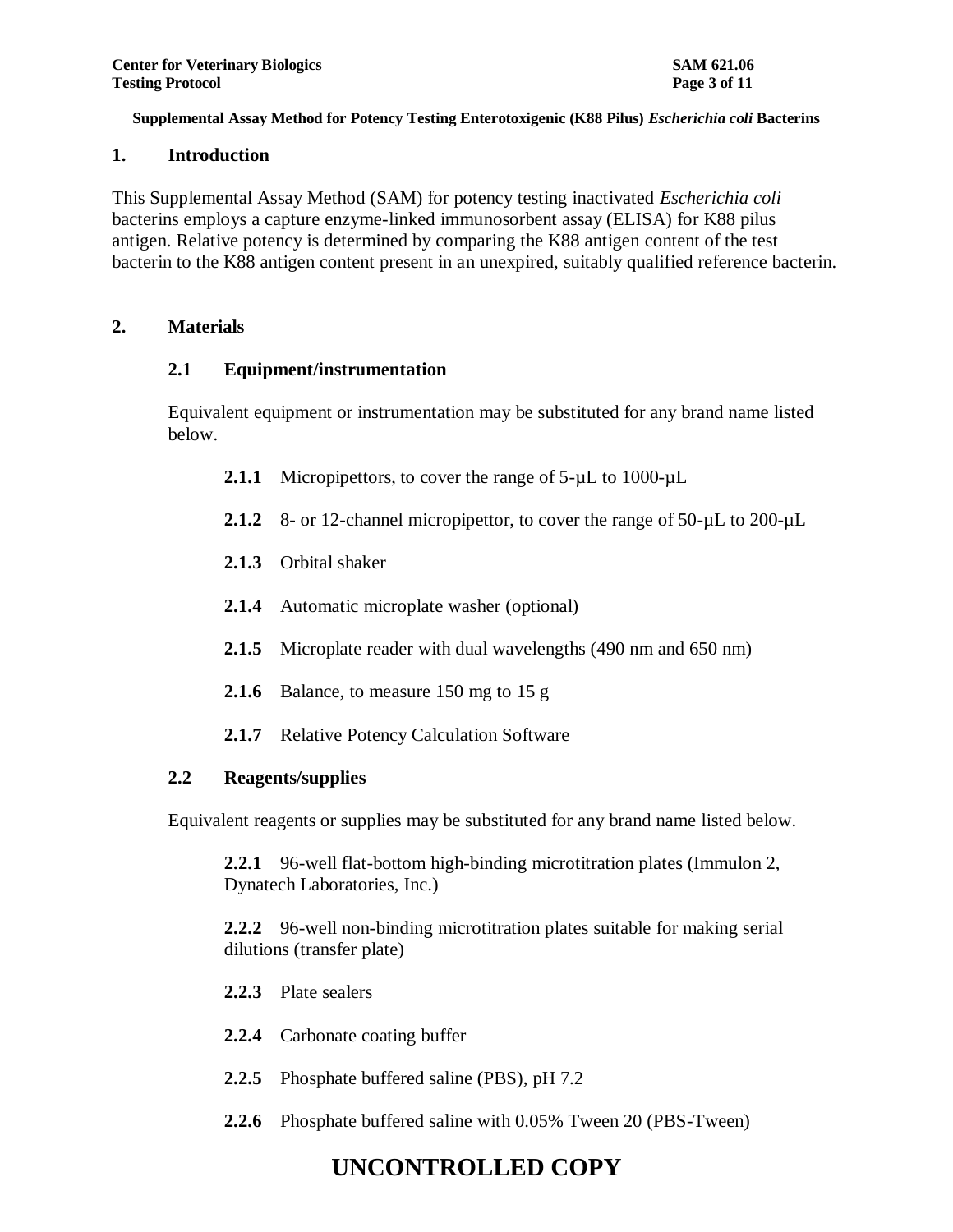- **2.2.7** PBS-Tween with 1.0% ovalbumin (conjugate diluent)
- **2.2.8** Phosphate elution buffer (optional)
- **2.2.9** Sodium citrate, dihydrate for antigen elution (optional)
- **2.2.10** Sodium desoxycholate elution buffer (optional)
- **2.2.11** Citrate buffer (substrate diluent)
- **2.2.12** o-Phenylenediamine dihydrochloride (OPD)
- **2.2.13** Hydrogen peroxide  $(H_2O_2)$ , 30%, stabilized
- **2.2.14** 2.5 M H<sub>2</sub>SO<sub>4</sub> Stop solution

**2.2.15** K88-specific antigen-capture monoclonal antibody (available from the Center for Veterinary Biologics (CVB)). Refer to the current reagent data sheet for details.

**2.2.16** Horseradish peroxidase-conjugated K88-specific monoclonal antibody (available from the CVB). Refer to the current reagent data sheet for details.

**2.2.17** Test bacterin(s) containing K88 antigen

**2.2.18** Reference bacterin containing K88 antigen (approved by the Animal and Plant Inspection Service and within dating).

### **3. Preparation for the Test**

#### **3.1 Personnel qualifications/training**

Technical personnel need a working knowledge of the use of general laboratory chemicals, equipment, and glassware; automated microplate washer and microplate reader; and data analysis software. They need specific training in the performance of this assay.

### **3.2 Preparation of equipment/instrumentation**

Operate and maintain all equipment according to manufacturers' recommendations and applicable in-house standard operating procedures.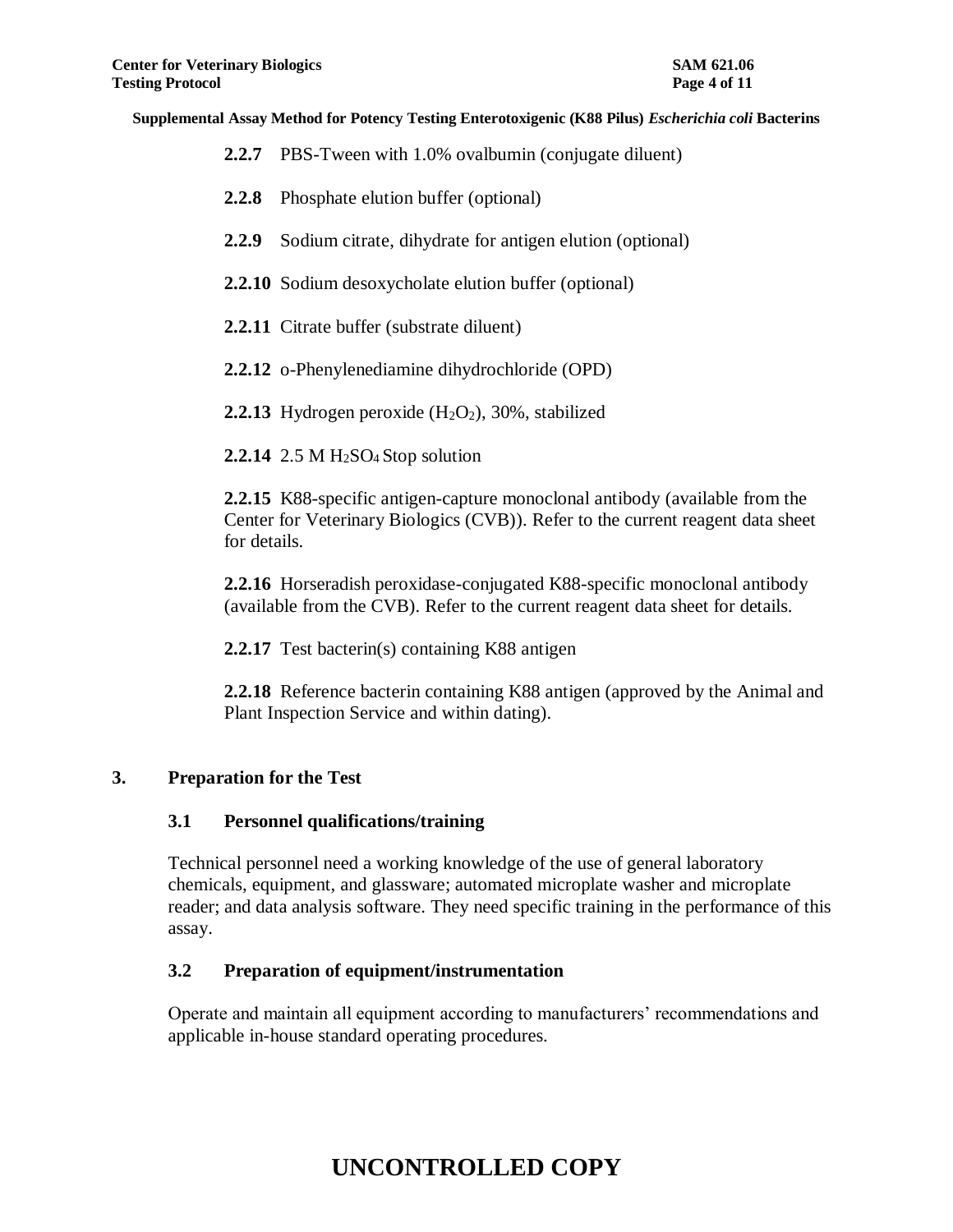#### **3.3 Preparation of reagents/control procedures**

**3.3.1** Carbonate coating buffer – National Centers for Animal Health (NCAH) Media #20034

| Na <sub>2</sub> CO <sub>3</sub> | $0.159$ g                |
|---------------------------------|--------------------------|
| NaHCO <sub>3</sub>              | $0.293$ g                |
| Deionized water                 | q.s. to $100 \text{ mL}$ |

Adjust pH to  $9.6 \pm 0.1$ . Store at  $2^{\circ}$ -  $7^{\circ}$ C for no longer than 1 week.

**3.3.2** Phosphate buffered saline (PBS) – NCAH Media #10559

| NaCl            | 8.00 g        |
|-----------------|---------------|
| KCl             | $0.20$ g      |
| Na2HPO4         | $1.15$ g      |
| $KH_2PO_4$      | $0.20$ g      |
| Deionized water | q.s. to $1 L$ |

Adjust pH to  $7.2 \pm 0.1$ . Store at  $20^{\circ}$ -  $25^{\circ}$ C for no longer than 6 months. If long term storage (up to 1 year) is desired, autoclave for 20-30 minutes at  $\geq 121^{\circ}$ C to sterilize following manufacturer's recommendations.

**3.3.3** Phosphate buffered saline with 0.05% Tween 20 (PBS-Tween) – NCAH Media #30179

| PBS (see Section 3.3.2) |          |
|-------------------------|----------|
| Tween 20                | $0.5$ mL |

Store at 20<sup>o</sup>- 25<sup>o</sup>C no longer than 1 year.

**3.3.4** PBS-Tween with 1.0% ovalbumin (conjugate diluent)

| PBS-Tween (see Section 3.3.3)              | $20 \text{ mL}$ |
|--------------------------------------------|-----------------|
| Ovalbumin (Calbiochem 32467 or equivalent) | $0.2$ g         |

Add ovalbumin to the PBS-Tween 20 within 10 minutes of use. Swirl gently to dissolve the crystals.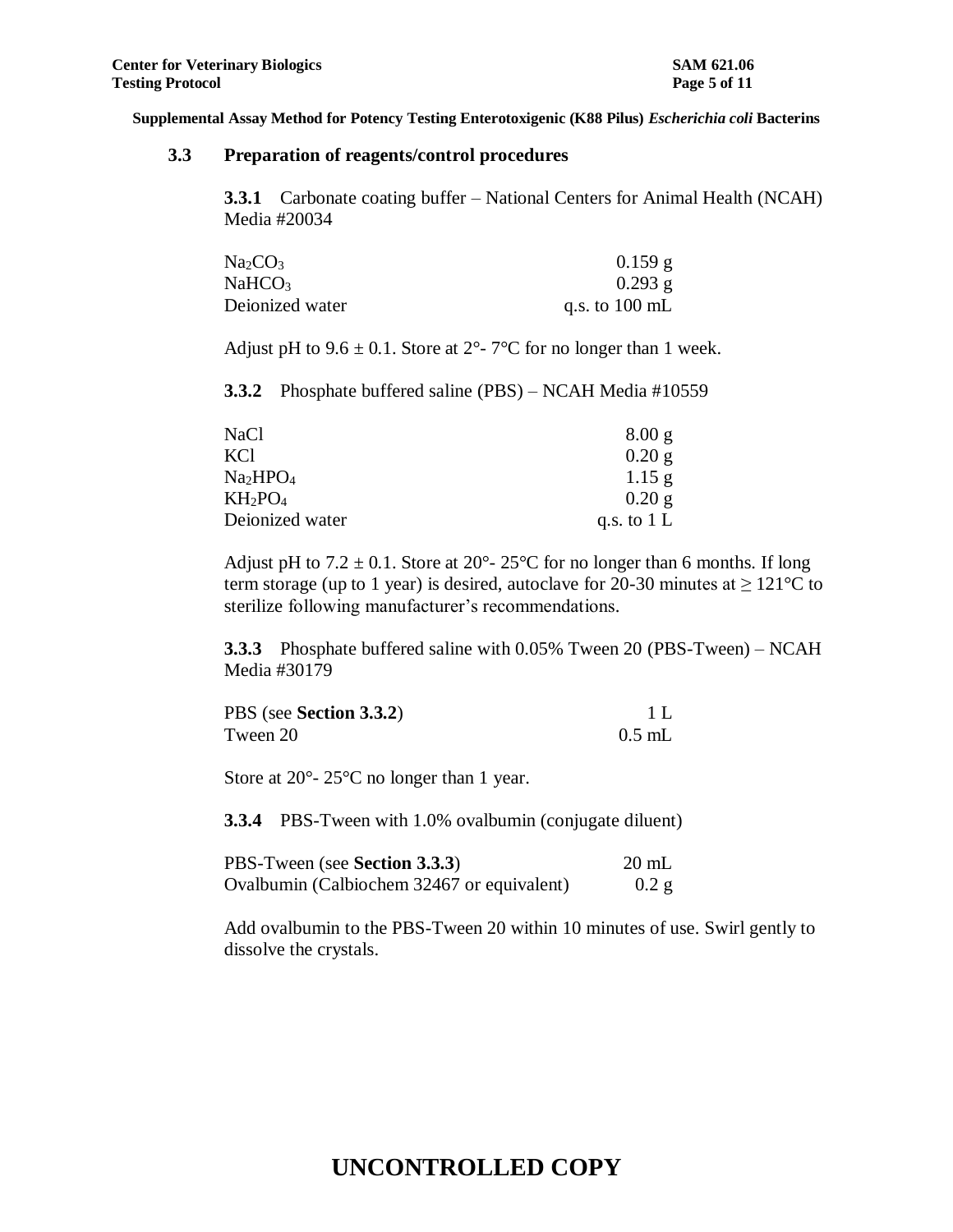| <b>3.3.5</b> Phosphate elution buffer                                                                                                                                     |                     |
|---------------------------------------------------------------------------------------------------------------------------------------------------------------------------|---------------------|
| KH <sub>2</sub> PO <sub>4</sub> (Mallinckrodt, Inc. 7100 or equivalent)<br>Deionized water                                                                                | 8.2 g<br>94 mL      |
| Adjust pH to $9.3 \pm 0.1$ , or other appropriate pH as optimized for use with a<br>specific bacterin. Store at $20^{\circ}$ - $25^{\circ}$ C for no longer than 1 month. |                     |
| <b>3.3.6</b> Sodium deoxycholate (desoxycholate) elution buffer                                                                                                           |                     |
| Sodium desoxycholate<br>(Sigma Chemical D6750 or equivalent)<br>PBS (see Section 3.3.2)                                                                                   | $0.5$ g<br>$100$ mL |
| Store at $2^{\circ}$ - $7^{\circ}$ C for no longer than 1 month. Warm to room temperature prior to<br>use; (the buffer gels at $2^{\circ}$ - $7^{\circ}$ C).              |                     |
| 3.3.7 Citrate buffer (pH $5.0$ ) – NCAH Media #20033                                                                                                                      |                     |
| Citric acid monohydrate (reagent grade)                                                                                                                                   |                     |

| $5.26$ g      |
|---------------|
| 6.74g         |
| q.s. to $1 L$ |
|               |

Adjust pH to  $5.0 \pm 0.1$  and filter sterilize. Store at  $2^{\circ}$ -  $7^{\circ}$ C for no longer than 2 months. Use to prepare substrate solution (see **Section 3.3.8**).

**3.3.8** Substrate solution (quantities for 1 plate)

| Citrate buffer                                    | $12 \text{ mL}$ |
|---------------------------------------------------|-----------------|
| o-Phenylenediamine dihydrochloride (OPD)          |                 |
| (Sigma P8787 or equivalent)                       | $4 \text{ mg}$  |
| $30\%$ H <sub>2</sub> O <sub>2</sub> (stabilized) | $5 \mu L$       |

Prepare within 15 minutes of use.

**3 appropriate MSDS for precautions when handling this product.Caution: o-Phenylenediamine dihydrochloride is a carcinogen. See**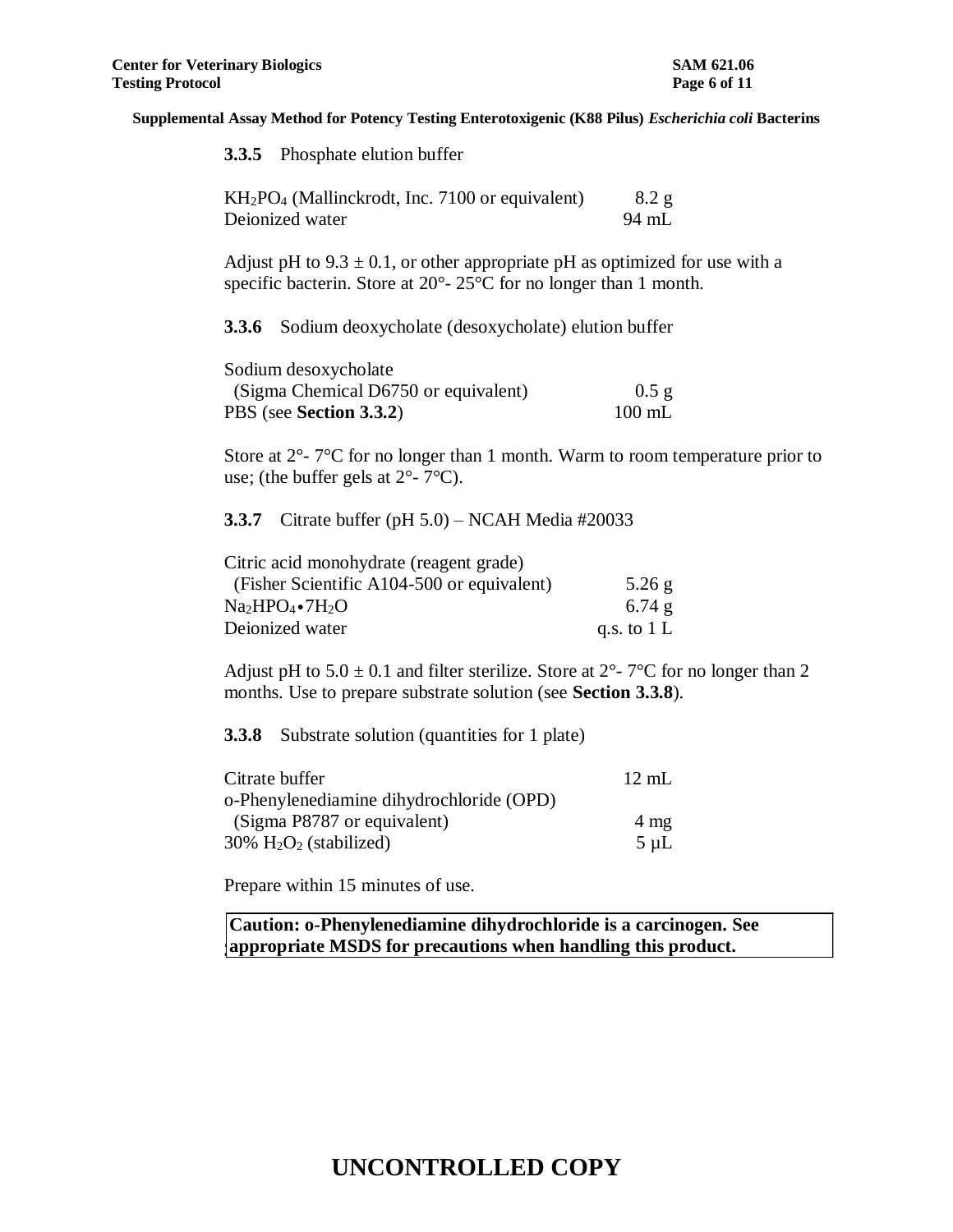|  |  |  | <b>3.3.9</b> Stop solution $(2.5 M H_2SO_4)$ – NCAH Media #30171 |
|--|--|--|------------------------------------------------------------------|
|--|--|--|------------------------------------------------------------------|

| Concentrated $(98\%)$ $H2SO4$ | $13.6$ mL |
|-------------------------------|-----------|
| Deionized water               | 86.4 mL   |

Add acid to water. Store at 20<sup>o</sup>- 25<sup>o</sup>C for no longer than 1 year.

**3.3.10** Monoclonal antibodies (MAb)

**1.** K88 antigen-capture monoclonal antibody (21BA1-1H1). Obtain MAb from the CVB. Refer to the current reagent data sheet for details on use and storage.

**2.** Horseradish peroxidase-labeled K88 antigen-indicator MAb (21BA1- 1H1). Obtain conjugated MAb from the CVB. Refer to the current reagent data sheet for details on use and storage.

**3.3.11** Bacterins containing K88 antigen

**1.** Reference bacterin

**2.** Test bacterin(s)

**CRITICAL CONTROL POINT:** Ideally, the reference and test bacterins should be produced by the same Outline of Production. If reference formulation differs from that of the test bacterin, the assay must be validated to show that this does not adversely affect assay performance or accuracy of results.

#### **3.4 Preparation of the sample**

Antigen-elution treatments: Many bacterins do not require antigen-elution treatment prior to being serially diluted in twofold increments with PBS-Tween 20. Test representative batches of each adjuvanted product with and without each antigen-elution treatment to determine if the treatment specifically enhances the K88 antigen capture. If no enhancement of the K88 antigen capture can be demonstrated, test the bacterins without antigen-elution treatment. Treat the reference bacterin and the test bacterins by the same elution procedure. Alternate elution procedures, other than those described here, may be more appropriate for some bacterins.

**3.4.1** Aluminum hydroxide adjuvanted bacterins

Bacterins adjuvanted with aluminum hydroxide may be treated with either sodium citrate or phosphate buffer prior to making serial twofold dilutions in PBS-Tween 20.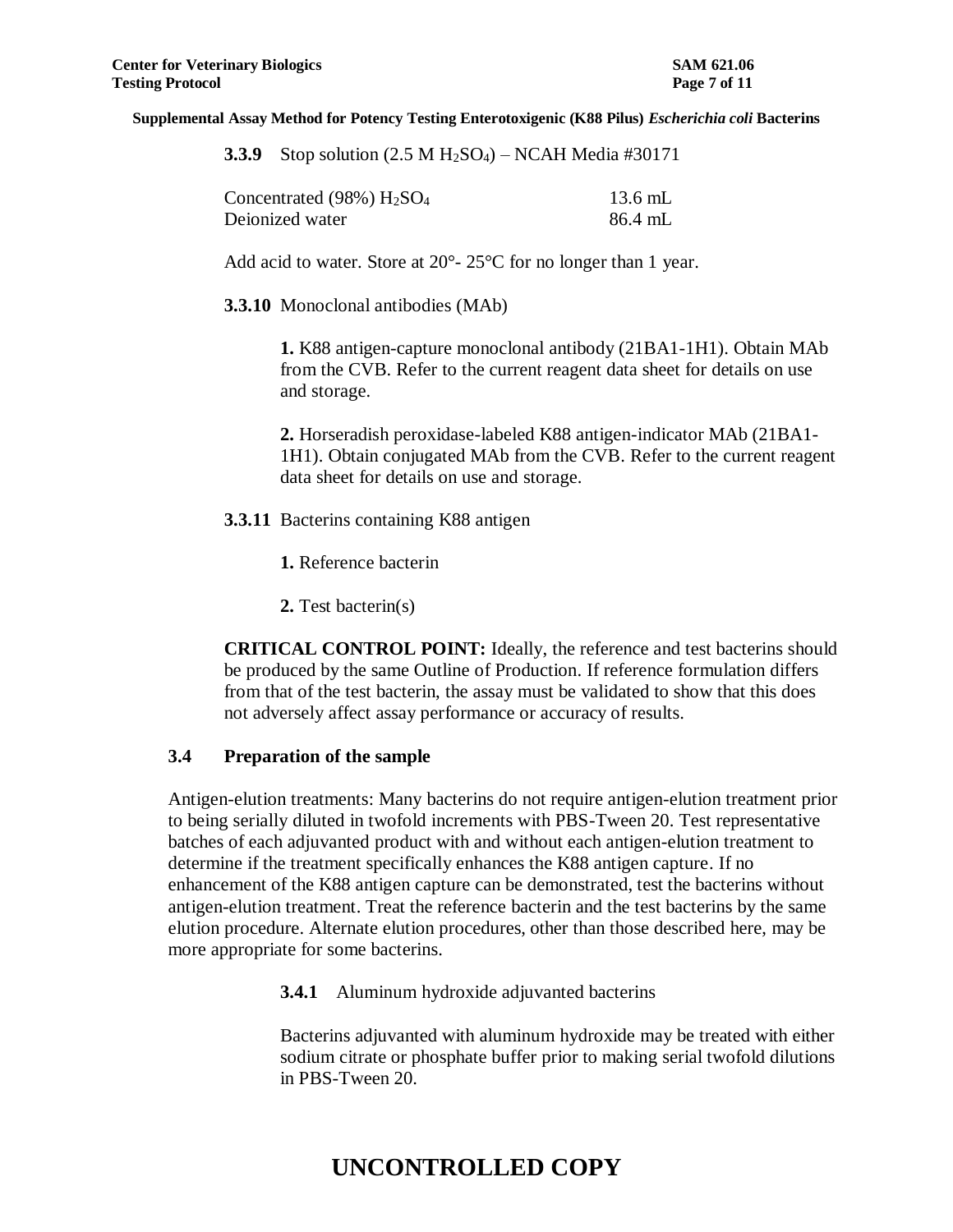• Sodium citrate elution

Mix 1.0 g sodium citrate, dihydrate with 10.0 mL of bacterin (10% w/v). Place on an orbital shaker (100-120 rpm) overnight at 35°- 37°C. Consider treated bacterin to be undiluted.

• Phosphate buffer elution

Mix 1.0 mL of phosphate elution buffer with 1.0 mL bacterin. Place on an orbital shaker (100-120 rpm) overnight at 35°- 37°C. Consider treated bacterin to be diluted 1:2.

**3.4.2** Oil-adjuvanted bacterins

Mix 1.0 mL of sodium desoxycholate elution buffer with 1.0 mL of bacterin. Place on an orbital shaker (100-120 rpm) overnight at 35°- 37°C. Consider treated bacterin to be diluted 1:2.

### **4. Performance of the Test**

**4.1** Dilute the K88 antigen-capture MAb in cold carbonate coating buffer (refer to the current reagent data sheet for dilution) and place  $100 \mu L$  in each well of 96-well flatbottom high-binding microtitration plates. Seal coated plates with plate sealers. Incubate coated plates overnight at  $2^{\circ}$ - 7°C. Coated plates stored at  $2^{\circ}$ - 7°C may be used for up to 5 days.

**4.2** Make twofold dilutions of reference and test bacterins, using PBS-Tween 20 as a diluent. Add 125 µL PBS-Tween 20 to each well of a clean microtitration plate (transfer plate). Place 125 µL of bacterin in the first well of each row. Test each bacterin in at least 2 replicate rows. Test the reference bacterin and the test bacterin on the same plate. Use a multichannel micropipettor to make serial twofold dilutions of each bacterin across the plate (125 µL transfer volume). Reserve at least 2 unused wells on each plate to serve as blanks. The use of at least 7 serial twofold dilutions per bacterin is recommended. Ideally, the selected bacterin dilutions should delineate the sigmoid curve from antigen saturation to antigen extinction for each bacterin. The dilutions used for the reference and the test bacterin may differ.

**4.3** Wash the coated ELISA plates 3 times with PBS-Tween 20. An automatic plate washer (200-300 µL/well, 10- to 40-second soak cycle) may be used, or the plates may be washed by hand. Tap the plates upside down on absorbent material to remove residual fluid.

**4.4** Use a multichannel micropipettor to transfer the bacterin dilutions from the transfer plates to the coated ELISA plates (100 µL/well). Seal the ELISA plates and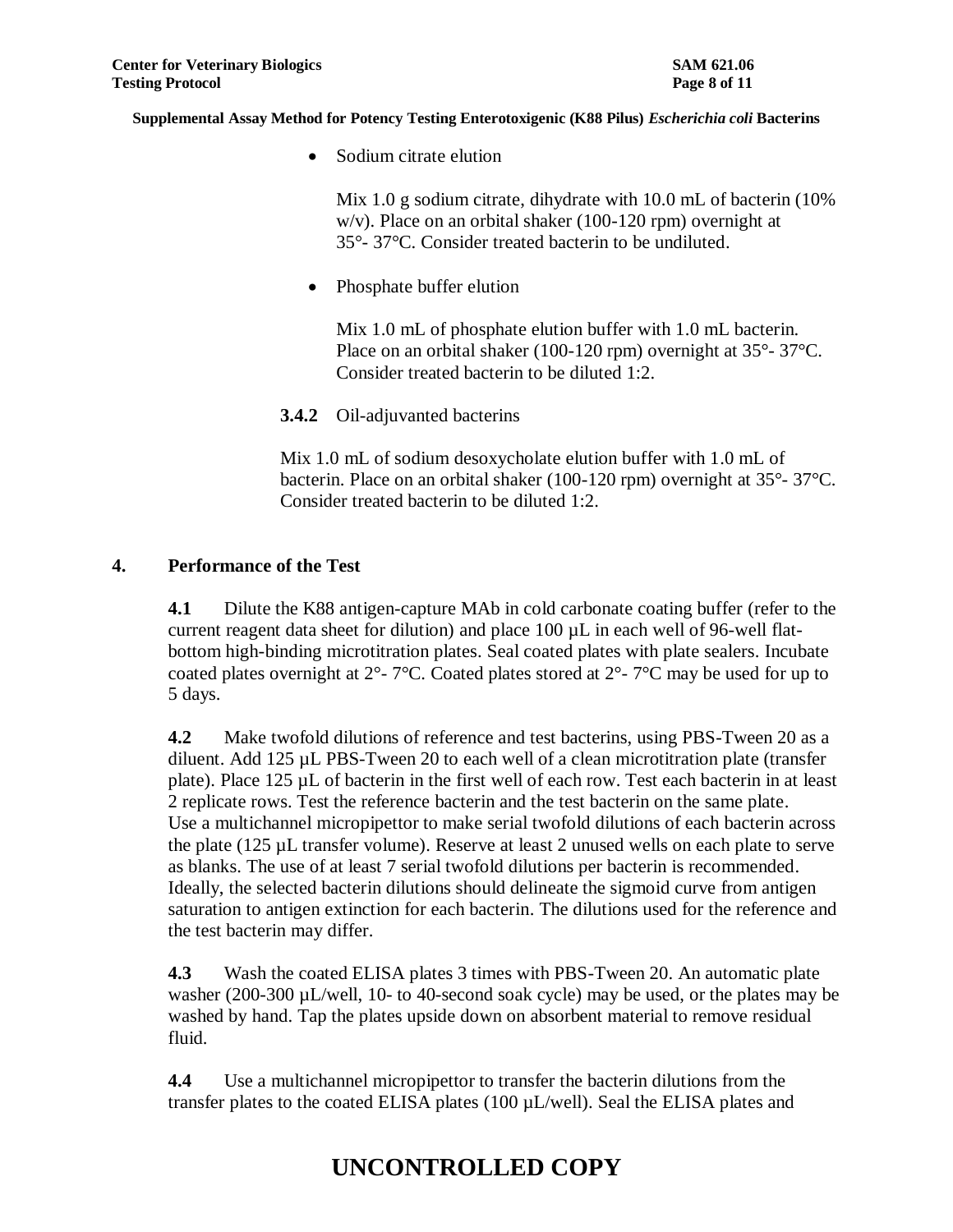incubate them on an orbital shaker (100-120 rpm) for 30 minutes ( $\pm$  5 minutes) at  $20^{\circ}$ -25 $^{\circ}$ C.

**4.5** Wash the ELISA plates 3 times with PBS-Tween 20 as in **Section 4.3**.

**4.6** Dilute the horseradish peroxidase-labeled K88 antigen-indicator MAb in conjugate diluent to the current use dilution (refer to the current reagent data sheet for dilution) and add 100 µL to each well. Seal the ELISA plates, and incubate on an orbital shaker (100-120 rpm) for 30 minutes ( $\pm$  5 minutes) at 20<sup>o</sup>-25<sup>o</sup>C.

### **Note: Ovalbumin will stick to plastic. Prepare the working dilution of the conjugate in a glass vial. Transfer the diluted conjugate into pipetting trays immediately prior to the addition of the conjugate to the ELISA plate.**

**4.7** Wash the ELISA plates 3 times with PBS-Tween 20 as in **Section 4.3**.

**4.8** Add 100 µL freshly prepared substrate solution to each well. Incubate the ELISA plates on an orbital shaker (100-120 rpm) for 10 minutes ( $\pm$  5 minutes) or until sufficient color is observed at 20°- 25°C.

**4.9** Stop the substrate color development by adding 100 µL stop solution to each well.

## **Note: The OPD substrate undergoes a color shift from yellow to orange when stop solution is added.**

**4.10** Read the ELISA plates using an ELISA reader with dual wavelengths (490 nm test, 650 nm reference). Calculate the mean absorbance for the blank wells. Subtract the mean absorbance of the blank wells from each bacterin test well absorbance value prior to data analysis.

## **5. Interpretation of the Test Results**

## **5.1 Relative potency calculation method**

**5.1.1** Calculate the relative potency of the test bacterin as compared to that of the reference bacterin as described by standard operating procedures, **CVBSOP0102**, *Using Software to Estimate Relative Potency*.

**5.1.2** Do not use bacter in dilutions with mean absorbance values less than  $\left(\langle\right\rangle$ 0.050 (after subtraction of the mean absorbance of the blank) in the relative potency calculations.

**5.1.3** Do not use regression lines with slopes less than  $\leq 0.10$  in minimum absolute value for relative potency calculations.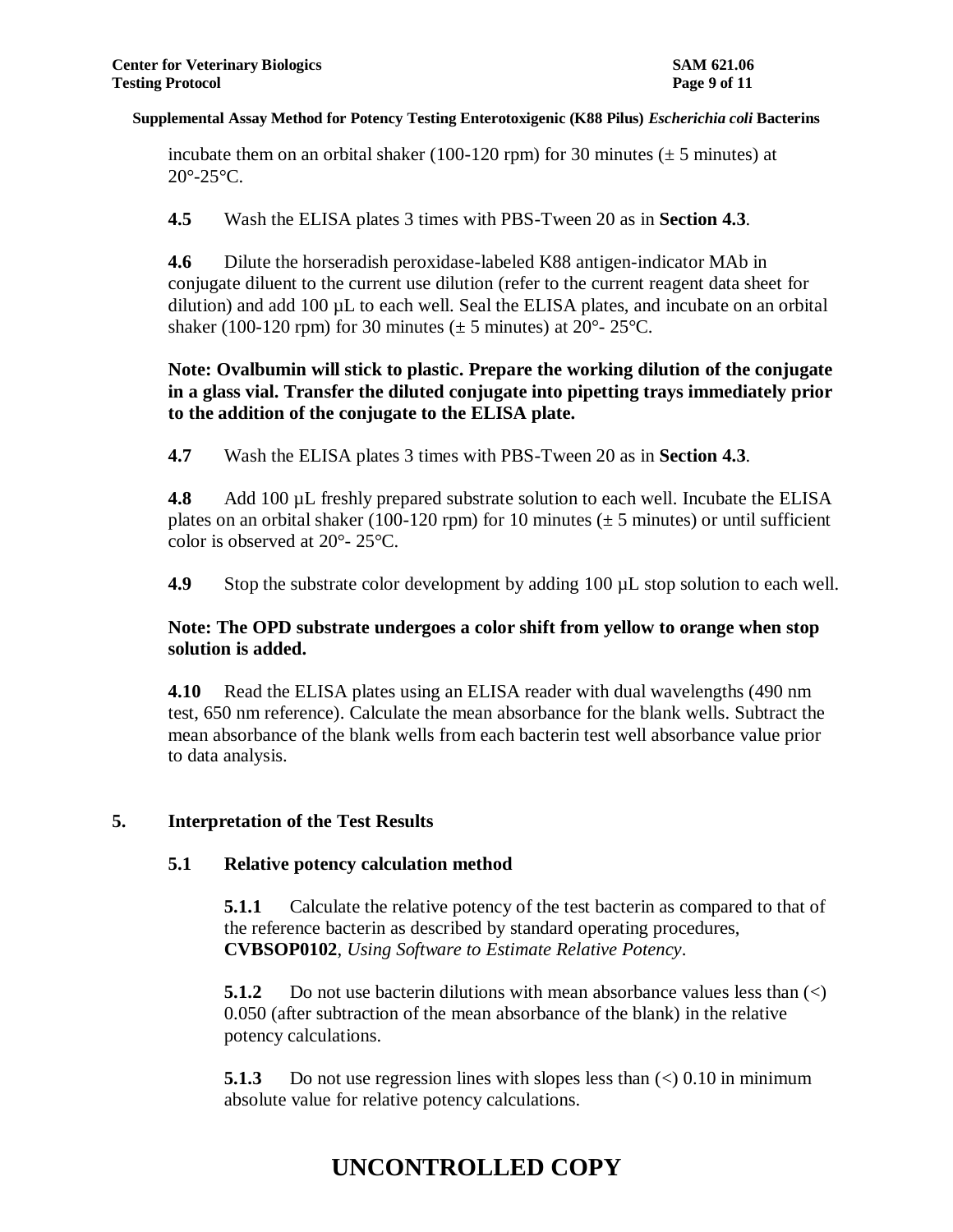### **5.2 Requirements for a valid assay**

**5.2.1** Lines are determined by first-order linear regression of at least 3 contiguous points and must have a correlation coefficient (r) of greater than or equal to  $(\ge)$  0.95.

**5.2.2** The reference regression line and the test bacterin regression line must show parallelism (slope ratio 0.80 to 1.25).

### **5.3 Requirements for a satisfactory test bacterin**

**5.3.1** To be considered satisfactory, a test bacterin must have an RP value of  $\geq$  1.0. Test bacterins with RP values <1.0 on a valid assay may be retested by conducting 2 independent replicate tests in a manner identical to the initial test. If both retests are valid and the reported RP values of both of the retests are  $\geq 1.0$ , the test bacterin is satisfactory.

### **6. Reporting of Test Results**

Report results of the test(s) as described by standard operating procedures.

## **7. Summary of Revisions**

### **Version .06**

 Updated minimum slope expectations for consistency with the PEL Reviewer's Manual Work Instruction 4.6.2.

### **Version .05**

- The Bacteriology Section Leader has been updated.
- Clarified media expiration dates.
- Removed references to Relative Potency Calculation Software (RelPot) and associated SAM 318.

### **Version .04**

- The Contact information has been updated.
- All references to National Veterinary Services Laboratories media have been changed to National Centers for Animal Health media.